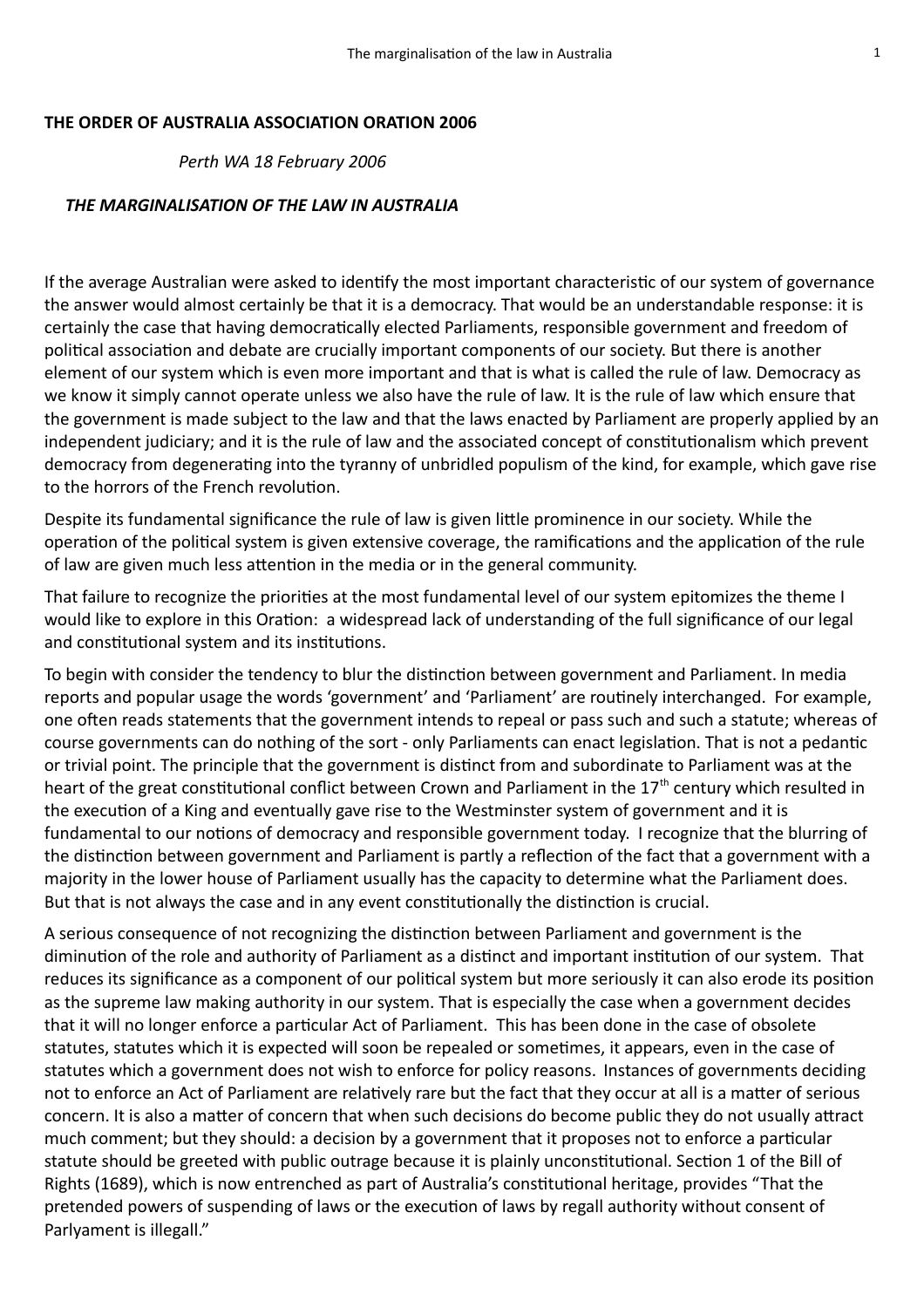An example of a breach of that principle occurred in Australia in the late 1980's when a Minister directed the Trade Practices Commission to defer indefinitely dealing with an application which had been made to it because he preferred that it should be dealt with by a new statutory body which he believed would soon be taking over from the Commission. An application was made to the Federal Court for an order directing the Commission to proceed to hear the application on the grounds that the Minister was not entitled to in effect suspend the operation of the law as it then stood. A prominent Queen's Counsel described the denouement of those court proceedings in these rather scathing terms: "The Minister" he said "did not take long to give in. His advisers explained to that surprised functionary that great as he of course was, he no more had power to dispense with the laws that in fact existed than had the Ministers who served Charles II. The Bill of Rights governed him here in Australia just as it governed and continues to govern Ministers in the United Kingdom". I do not adopt counsel's sarcasm but the substance of his observations is absolutely correct.

Such ignorance or contempt for constitutional principle is not confined to Australia. In 1975 in New Zealand soon after the National Party was elected to government, the Prime Minister, Robert Muldoon announced that the New Zealand Superannuation Scheme was to be abolished and that pending the passage of the necessary repealing legislation neither employers nor employees would any longer be compelled to make contributions to the scheme. A brave public servant thereupon commenced proceedings in the Supreme Court of New Zealand against the Prime Minister on the ground that his action amounted to a suspension of statutory law contrary to Section 1 of the Bill of Rights. His claim was upheld by the court, which declared that the Prime Minister's announcement did indeed amount to a suspension of the Superannuation Act and was therefore unlawful.

The suspension of a statute does not have to be direct in order to amount to a breach of the Bill of Rights. If an action of the Executive Government indirectly has that effect then it is just as unconstitutional. Such a case occurred in South Australia in 1997when an administrative restructure undertaken by the Government in the Human Services portfolio could under certain circumstances have had the effect of preventing a statutory board from carrying out its responsibilities. As the Auditor General concluded in his report for that year this amounted to a breach of the Bill of Rights and he urged the Government to reconsider its actions.

I do not necessarily question the motives of governments which make announcements of this kind; in most cases they are actuated by pragmatic rather than seriously improper considerations. But that does not alter the fact that whenever governments decide that they will not enforce a law or that they will take some action which has the effect of defeating the operation of a statute, they display a disturbing degree of contempt for or ignorance of a fundamental principle of our constitutional system.

As a footnote I recognize that governments do have a limited discretion not to prosecute an offender or otherwise enforce an Act of Parliament in certain particular cases; but it does not have a general power to do so.

I draw my next example from the debate on the issue of whether we should sever our links with the Crown: the so-called republican debate.

Media reports, discussions in many forums and hundreds of conversations I had showed that a large number of otherwise well informed people had major misconceptions about at least two important constitutional matters relevant to the debate.

The first was that it was not appreciated that the making of the amendments to the Commonwealth Constitution proposed in the referendum would have had no effect at all on the Constitutions of the States or the office of Governor.

In the mountain of articles and statements and arguments with which we were inundated during the republican debate, the States hardly rated a mention. Many people assumed that if the yes case succeeded and the links between the Commonwealth and the Crown were severed, the links between the States and the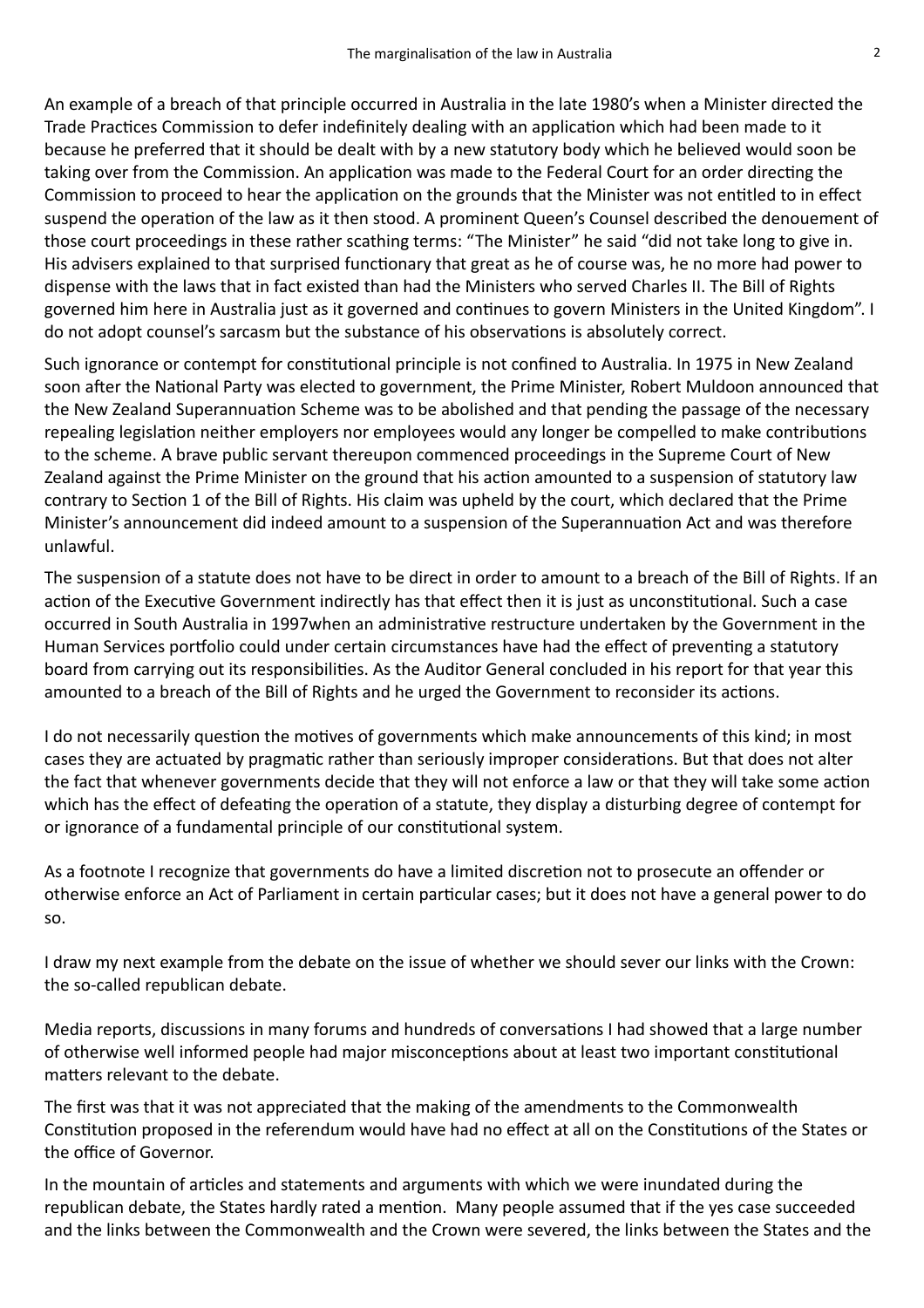Crown would also be automatically severed at the same time or at least could be fixed up as a minor administrative detail later.

That revealed a failure to appreciate a core characteristic of the Australian federal union which came in to existence in 1901.This is enshrined in Section 106 of the Commonwealth Constitution, which provides that upon Federation the Constitution of each State will continue until altered in accordance with the Constitution of that State.

In other words, Section 106 affirmed that each State is a self-governing polity which has the sole responsibility for determining what its constitutional arrangements will be and of course that includes the right to decide what sort of head of state they want.

The second misconception which became apparent during the republican debate was that it seemed to have been assumed that if the Commonwealth or the States were to sever their links with the Crown that would necessarily entail our having to review the functions of Governor-General or Governor or even to do away with those offices altogether. But that would not have followed at all.

All that severing our links with the Crown would have meant is that Governors-General and Governors would no longer be appointed by or represent the Queen. But the fact that Governors- General or Governors ceased to represent the Queen would not of itself have required any significant change to our system.

That follows from the fact that virtually all the constitutional and legal functions performed by Governors– General and Governors are derived from Australian or State law not from the fact that they represent the Queen. That is a very important aspect of our system and a very important aspect of our sovereignty as a nation but the republican debate revealed that very many people were not aware of it.

Another example of the marginalisation of the law in our society and a lack of understanding of the legal system can be found in the way in which it has become fashionable to devalue the work of lawyers.

Lawyers of course have long been favorite objects of attack. As long ago as Elizabethan times Shakespeare had Dick the Butcher say in Henry V1: "the first thing we do, let's kill all the lawyers". As an aside I wonder how many of those critics of lawyers who like to display their erudition by citing that passage realize that in fact it is rather reassuring for lawyers that Shakespeare chose to put those words in the mouth of an odious character like Dick the Butcher.

Hostility to lawyers is to some extent understandable. They are often associated with crises or conflicts in people's lives and lawyers do not endear themselves to governments, corporations and individuals when they are instrumental in enforcing the law against them or curtailing their power to act in some way. But what is troubling is the extent to which attitudes to lawyers are a reflection of ignorance of the nature and significance of the role they play in our society.

Take for example the extraordinary outburst by one Attorney General (not, I should say of Western Australia) who, speaking of lawyers claimed that: "our values are distorted...... We are, as a community, rewarding one of the most unproductive sectors of our society...... Lawyers are necessary," he went on "but basically produce nothing."

As the President of the Law Council of Australia rightly observed:

"It is a matter of serious concern when the first law officer of an Australian State has such an extraordinary, unrealistic and inaccurate view of the legal profession and of its role in society..................I would have thought that the Attorney General's grudging acknowledgment that lawyers are necessary is an enormous understatement. Indeed it is hard to imagine how society could survive, how business, trade and commerce could proceed, how our laws could be interpreted, applied and improved, how ordinary daily life could proceed, how major disputes could be resolved ... without people committed to the study and application of the law, to the maintenance of the rule of law, and to the acquisition of the skills needed to help the community build and sustain a society governed by law.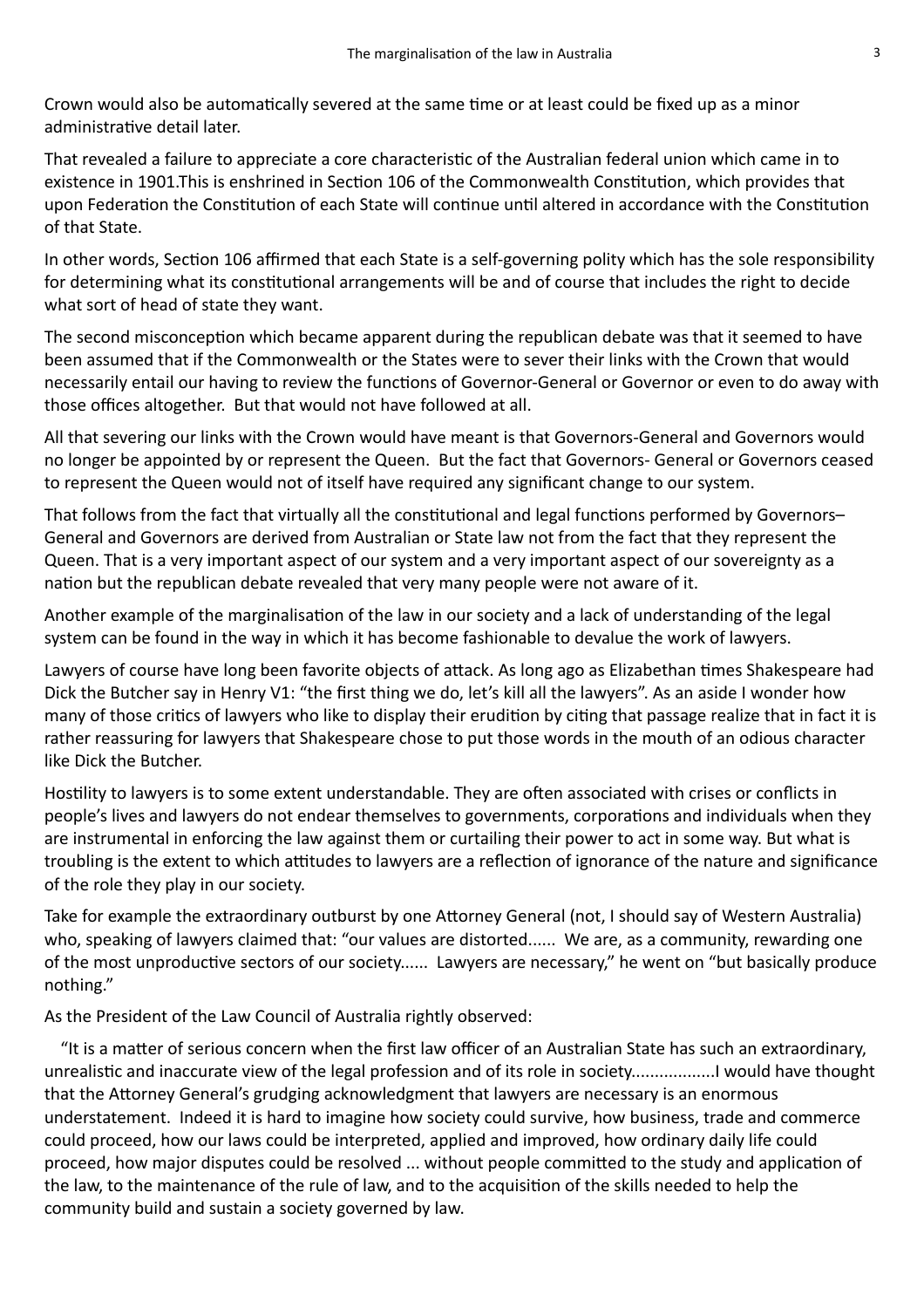That an Attorney General's approach to policy should be underpinned by such a view about lawyers ... is a matter that should concern all Australians."

There is also a widespread failure to appreciate that the maintenance of an independent judiciary, which is essential for the maintenance of the rule of law, is in turn heavily dependent upon the maintenance of an independent legal profession.

Such a failure was evident in the terms of reference of the New South Wales inquiry into the legal profession which included a direction that in considering the extent to which public officers such as the Director of Public Prosecutions should be publicly accountable, the Commission was to have regard to the need to maintain the impartiality and independence of those offices but imposed no such rider upon the terms of reference insofar as they applied to the private profession. The contrast is marked and suggests that whilst the government recognized the importance of maintaining the independence of government legal officers it attached no significance to the equally important need to protect the independence of the private profession.

Other attacks on the legal profession involve the promotion of the extraordinary idea that lawyers are somehow an impediment to the attainment of justice rather than its most powerful agents and that lay advocates or counselors can just as effectively do what lawyers do. This is not a new idea. Roscoe Pound in his history of lawyers observed that:

"Throughout the history of civilization there have been abortive attempts to set up or to maintain a polity without law. Every Utopia that has been pictured has been designed to dispense with lawyers. This has been manifest particularly in the ideal schemes imagined after Revolutions. The organized legal profession was abolished following the French Revolution and again after the Russian Revolution. In each case the attempt proved vain."

Pound spoke also about attempts to deprofessionalise the practice of the law, instancing what he described as the "frontier idea" which permitted anyone of good character to practice as a lawyer.

A similar trend can be seen in Australia today in the creation of statutory tribunals in which lawyers are not permitted to appear and which even eschew any rules of evidence or procedure notwithstanding that it has not been shown that such tribunals administer justice better than do proper courts and anecdotal evidence suggests the contrary. One can't help gaining the impression that some governments and reformers of the law seem more concerned about getting rid of lawyers and legal forms than they are about ensuring that parties to disputes get justice.

A similar lack of understanding of the significance of the role of lawyers was evident in the debates leading to the enactment of legislation providing for the mutual recognition of licensing and registration requirements for various occupations throughout Australia. An inevitable result of that legislation was that in some states there was a reduction in the standards required for the carrying out of some occupations - including the practice of the law. In the case of many occupations that levelling effect was not of great moment and any adverse consequences were outweighed by the economic benefits of the scheme. But the fact that lawyers are professionals fulfilling a uniquely important constitutional role raised a serious question as to whether it was appropriate to include them in the same scheme at all. But on the rare occasions when the suggestion that a distinction should be drawn between lawyers and other skilled workers was addressed it was perfunctorily dismissed by members of Parliament as "ridiculous" or merely an attempt to get "a bit of extra dough for the State governments" or was met by the quite irrelevant cliché that "we are all Australians"; hardly what you could describe as thoughtful reasoned responses by our Parliamentary representatives to an important constitutional issue.

No one would suggest that the legal profession is above criticism or cannot be improved. As well the profession cannot regard itself as exempt from the demands modern society places on all our institutions to be more accountable and to justify their place in our society. But having said that it is important that governments, politicians, the media and the public have a better appreciation of the core characteristics of the profession and the significance of its place in our constitutional and legal system than is reflected in the ill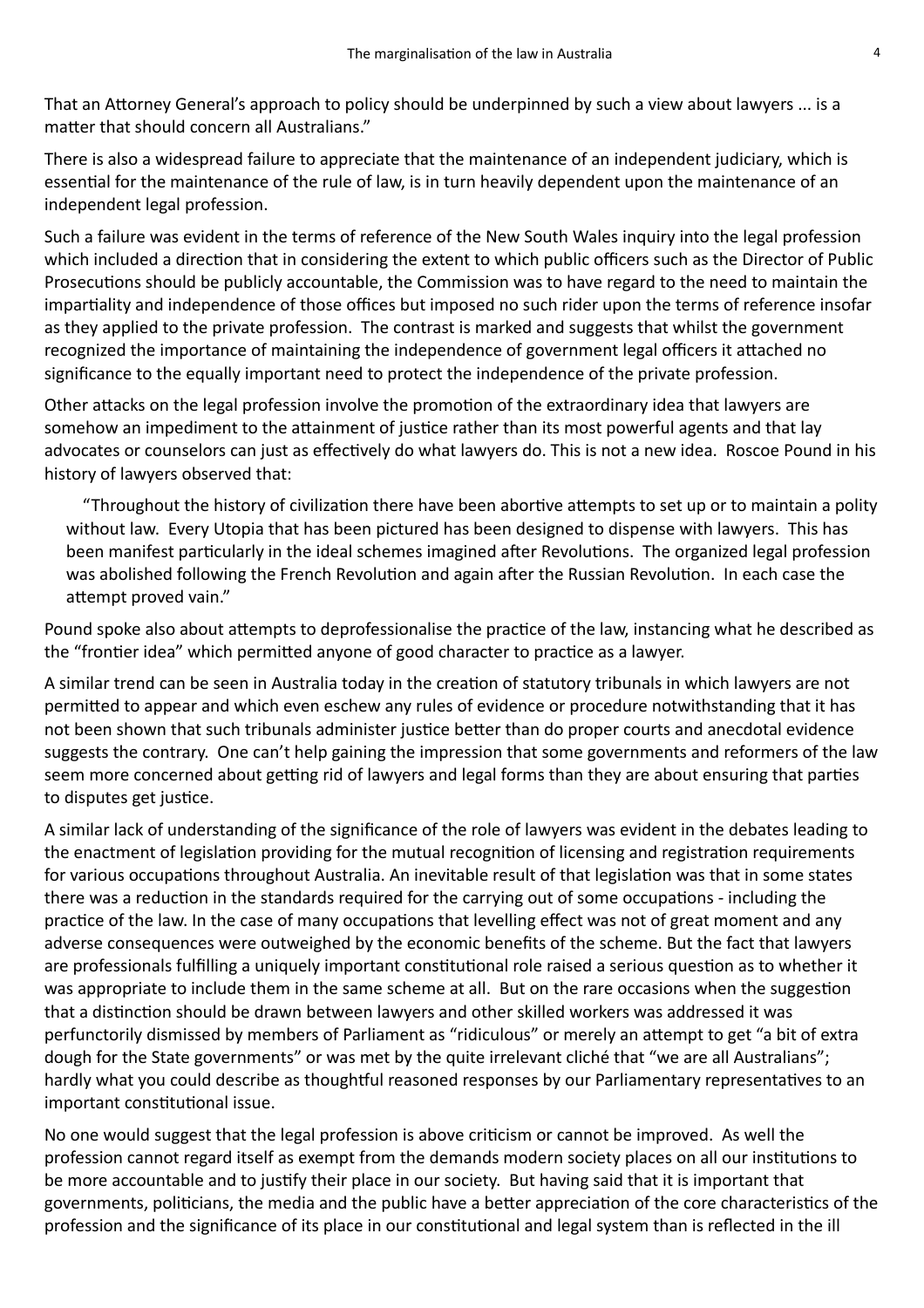considered attacks upon the profession or proposals for its reform that are periodically made in Australia today.

My final example of the marginalisation of the law in Australia is the extent to which the development of the law and its institutions has been neglected by the great bulk of Australian historians.

There are at least sixty recognized scholarly general histories of Australia. But amongst the stories about convicts, politics, governors, gold, squatters, bushrangers and all the rest of the iconic themes beloved of Australian historians there is hardly a mention of the development of our laws and legal institutions. Given the major role which they have played in shaping Australian society, that is a truly remarkable omission. As I have already noted we cannot have democracy or a civilized society without constitutionalism and the rule of law and we cannot have constitutionalism and the rule of law without legal institutions and a coherent body of law. It follows that no Australian history could be regarded as complete which does not include an account of the development of the law and those institutions. And yet most Australian histories fail to do so. As the author of a major study into the coming of the law in Central Queensland has observed "Until the early 1980s, there was very sparse analysis of the role the law might play in the historical study of colonial Australian society" and she cites another historian's identification of obviously socially significant events such as "the operation of the jury system, the establishment and development of legal infrastructure, and the general community acceptance of notions of law and order", as examples of areas which have been overlooked by historians.

To take a specific example consider the way in which historians have treated the establishment of the Supreme Courts of Van Diemen's Land and New South Wales in 1824. This was an event of major significance in our history. For the first time in Australia we had courts of plenary jurisdictions manned by professional judges who were independent of the government. Their establishment marked the advent of the rule of law in the colonies and takes its place alongside the advent of responsible government in 1856 and the federation of Australia in 1901 as one of the three greatest constitutional and political developments of 19<sup>th</sup> century Australia. But the great bulk of Australian histories barely mention the establishment of these courts and virtually none recognize its significance. That is the more remarkable because from the very beginning the significance of this development in our constitutional history was immediately demonstrated.

The very first criminal case to be heard in an Australian Supreme court was the trial in the Supreme Court of Van Diemen's Land of William Tibbs, a white man who was charged with manslaughter arising out of the death of an aboriginal man, John Jackson. Tibbs was convicted and sentenced to transportation for the term of three years.

How could a history of Australia be regarded as complete which does not refer to that seminal example of the application of the rule of law when the great principle that the law applies to and protects everyone-including the indigenous population- was given real and dramatic expression? The fact that that principle may not have been uniformly applied thereafter does not alter the historical significance of that first criminal trial in an Australian Supreme Court. And yet the authors of virtually every general history of Australia have managed to overlook it.

Another illustration of the inadequate treatment of Australian legal history in general histories is seen in accounts of the development of the Commonwealth Constitution.

Most popular accounts perpetuate the misconception that the federation movement was born when Sir Henry Parkes made his famous speech at Tenterfield in 1889 during which he called for a federal convention to devise a national government for all Australia. It would not be seemly for the National President of the Order of Australia Association to stir up interstate rivalries by appearing to diminish Sir Henry's contribution to the federal movement. But the point I want to make is that the popular historical account that the road to federation started at Tenterfield is simply wrong.

In fact the process started as far back as 1849 when the House of Commons passed a Bill which empowered two or more Australian colonies to form a Federal Assembly with power to make laws respecting a wide range of important subjects. The Bill was eventually defeated in the House of Lords but it had the strong support of